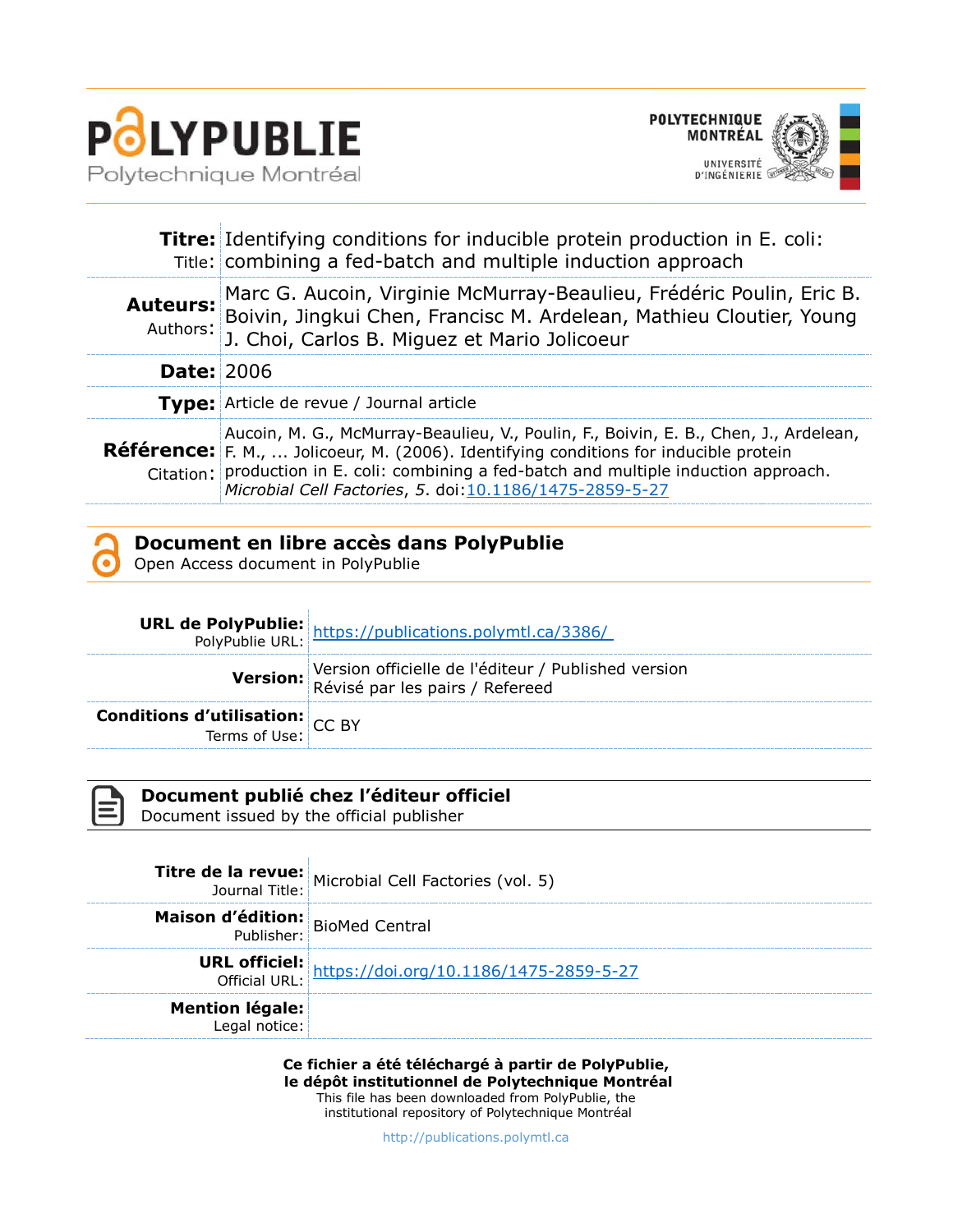# Research **[Open Access](http://www.biomedcentral.com/info/about/charter/) Identifying conditions for inducible protein production in** *E. coli***: combining a fed-batch and multiple induction approach**

Marc G Aucoin<sup>1,2</sup>, Virginie McMurray-Beaulieu<sup>1</sup>, Frédéric Poulin<sup>1</sup>, Eric B Boivin<sup>1</sup>, Jingkui Chen<sup>1</sup>, Francisc M Ardelean<sup>1</sup>, Mathieu Cloutier<sup>1</sup>, Young J Choi<sup>2</sup>, Carlos B Miguez<sup>2</sup> and Mario Jolicoeur<sup>\*1</sup>

Address: 1Canada Research Chair on the Development of Metabolic Engineering Tools, Bio-P2 Research Unit, Department of Chemical Engineering, Ecole Polytechnique de Montréal, P.O. Box 6079, Centre-Ville Station Montreal, Quebec, Canada and 2Biotechnology Research Institute, National Research Council of Canada, 6100 Royalmount, Montreal, Quebec, Canada

Email: Marc G Aucoin - marc.aucoin@cnrc-nrc.gc.ca; Virginie McMurray-Beaulieu - virginie.mc-murray@polymtl.ca; Frédéric Poulin - frederic.poulin@polymtl.ca; Eric B Boivin - eric-2.boivin@polymtl.ca; Jingkui Chen - jingkui.chen@polymtl.ca; Francisc M Ardelean - francisc-manuel.ardelean@polymtl.ca; Mathieu Cloutier - mathieu.cloutier@polymtl.ca; Young J Choi - youngjun.choi@cnrc-nrc.gc.ca; Carlos B Miguez - carlos.miguez@cnrc-nrc.gc.ca; Mario Jolicoeur\* - mario.jolicoeur@polymtl.ca \* Corresponding author

Published: 15 August 2006

*Microbial Cell Factories* 2006, **5**:27 doi:10.1186/1475-2859-5-27

[This article is available from: http://www.microbialcellfactories.com/content/5/1/27](http://www.microbialcellfactories.com/content/5/1/27)

© 2006 Aucoin et al; licensee BioMed Central Ltd.

This is an Open Access article distributed under the terms of the Creative Commons Attribution License [\(http://creativecommons.org/licenses/by/2.0\)](http://creativecommons.org/licenses/by/2.0), which permits unrestricted use, distribution, and reproduction in any medium, provided the original work is properly cited.

# **Abstract**

**Background:** In the interest of generating large amounts of recombinant protein, inducible systems have been studied to maximize both the growth of the culture and the production of foreign proteins. Even though thermo-inducible systems were developed in the late 1970's, the number of studies that focus on strategies for the implementation at bioreactor scale is limited. In this work, the bacteriophage lambda  $P<sub>1</sub>$  promoter is once again investigated as an inducible element but for the production of green fluorescent protein (GFP). Culture temperature, induction point, induction duration and number of inductions were considered as factors to maximize GFP production in a 20-L bioreactor.

**Results:** It was found that cultures carried out at 37°C resulted in a growth-associated production of GFP without the need of an induction at 42°C. Specific production was similar to what was achieved when separating the growth and production phases. Shake flask cultures were used to screen for desirable operating conditions. It was found that multiple inductions increased the production of GFP. Induction decreased the growth rate and substrate yield coefficients; therefore, two time domains (before and after induction) having different kinetic parameters were created to fit a model to the data collected.

**Conclusion:** Based on two batch runs and the simulation of culture dynamics, a pre-defined feeding and induction strategy was developed to increase the volumetric yield of a temperature regulated expression system and was successfully implemented in a 20-L bioreactor. An overall cell density of 5.95 g DW  $I<sup>1</sup>$  was achieved without detriment to the cell specific production of GFP; however, the production of GFP was underestimated in the simulations due to a significant contribution of non-growth associated product formation under limiting nutrient conditions.

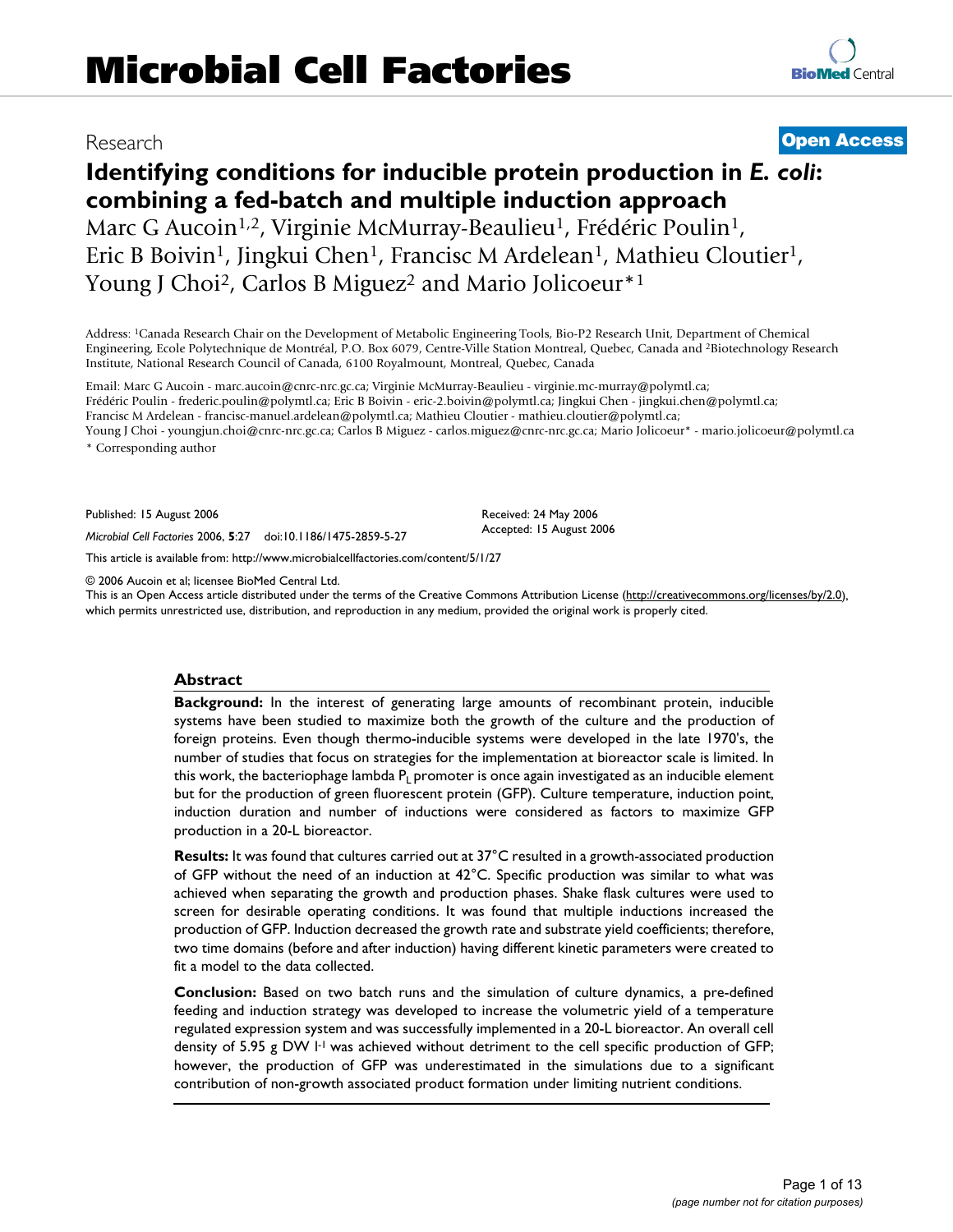### **Background**

From a bioengineering standpoint, the integration of biological strain and process development is crucial to maximizing output. Optimisation of the production of recombinant protein in cells involves maximizing the number of cells that can massively produce the protein of interest properly. However, strong promoters constitute a metabolic burden on the host cell [1], and often the production of protein is at the expense of cell growth. Therefore strategies to separate the growth and production phases of a culture are required. Moreover, in the case of recombinant protein production, synthesizing recombinant proteins at the beginning of the culture may not be advantageous because many proteins are sensitive to proteases and, consequently, will be more susceptible to degradation before the final harvest [2]. One solution to this problem is to use an inducible promoter. Using small molecules or stresses that can modify the activation of the promoter, the start of protein production can be distinctively separated from the growth phase [3]. This also helps if the protein is toxic or detrimental to the growth of the host cell. Promoters used for high level-expression have been reviewed elsewhere [4]. Among the molecules used, isopropyl-β-D-thiogalactopyranoside (IPTG) is the most widely used in research. However, its use in large-scale production is scarce because of its high cost and its toxicity towards humans [5]. Lactose is also used as an inducer, as an alternative to IPTG. Lactose can activate the same promoters as IPTG while serving as a source of carbon for the bacteria [3].

An alternative to both IPTG and lactose is the use of a system with a temperature sensitive promoter/repressor. The most commonly used thermally induced promoters are the  $P_L$  and  $P_R$  promoters from the lambda phage. Below a temperature of 42°C, association with the cI repressor suppresses the activity of the promoter. At 42°C or above 37°C, the repressor is inactivated and the promoter recovers its activity.

When the inducible promoter is placed in front of the gene coding for the protein of interest, temperature will control the synthesis of this protein. Cells exposed to a temperature of 42°C will often exhibit diminished growth associated with the over-expression of foreign proteins [6] and should be considered when determining the induction point. Derepression of the phage lambda  $\rm P_L$ promoter has also been shown to increase the rate at which plasmid free segregants occur in the population [7]; therefore, prolonged periods under conditions that derepress the promoter can favour the propagation of plasmid free cells. A review of work conducted in the 1980's has indicated varied induction profiles that include 15 min temperature shifts from 30°C to 42°C returning to 37°C, a single shift to 42°C, as well as shifts that are product specific in duration [8]. For bioreactor runs a typical duration for induction conditions is of one hour; however, reports of shake flask studies have shown temperature shocks lasting as little as 2 minutes could yield optimal recombinant protein production when temperatures were lowered to 35°C for the remainder of the culture [8]. Two-minute temperature shocks may be unrealistic for the production at large scale where instantaneous temperature shifts are difficult to achieve. At large scale it is much more feasible to look at ramping the temperature up, allowing the temperature to stay at the induction temperature before bringing it back down to a secondary temperature. Step changes in temperature during continuous cultures, whereby cells are allowed to reach a steady state at 40°C before being brought up to 42°C, has been shown to yield high levels of recombinant protein activity [9]. Another approach to the study of thermo-inducible promoters has used a twostage continuous process whereby cells grow in a first bioreactor kept at a temperature that represses the promoter, before flowing into a second bioreactor held at a higher temperature where production of recombinant protein ensues [10,11]. This has been shown to improve plasmid stability.

Recently the duration of conditions used for induction has been explored again [12]. From these experiments, it was concluded that a 20-minute exposure with a shift in temperature from 30°C to 39°C back to 37°C was optimal for the production of proteins. Furthermore, it has been reported that nutrient supply should also be considered when inducing the culture with temperature. Whitney et al. [13] showed that to sustain growth when using a temperature shift induction from 30°C to 42°C with *E. coli* NM989, a feed needs to be started to supplement the medium. However, it could be argued that growth may be at the expense of protein production, and limiting nutritional requirements for cell division may favour the production of the desired protein. Furthermore, lowering the temperature following the initial temperature shock should slow down the cellular metabolism thus lowering the nutritional requirements.

In this work, the characterization of temperature inducible processes was studied using green fluorescent protein (GFP). GFP was chosen as the target protein, mainly due to its ease of quantitation. Temperature cycling between regimes known to promote and inhibit protein synthesis was examined in addition to the induction point, the duration of induction and the number of inductions. Multiple exposures to the "inducer" has not been reported in the literature, to our knowledge, with the exception of a triple dosage of lactose, which was used as inducing agent [3]. In those experiments, the addition of lactose in three consecutive pulses was used to avoid toxicity and to constantly keep an inducing concentration of lactose in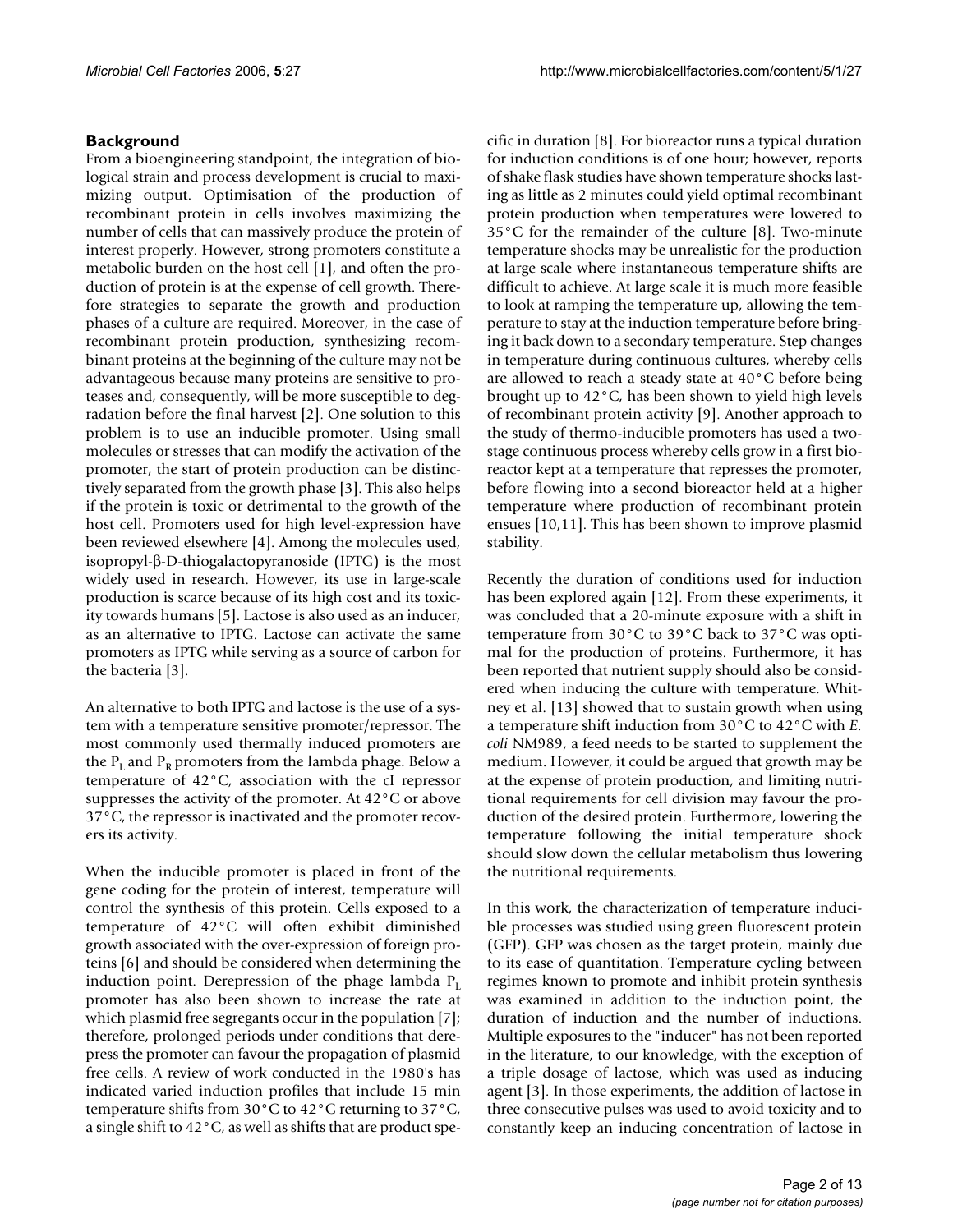the medium. For this reason, it is of interest to see whether any positive effect can be achieved by allowing the system to return to a state known to inhibit the production of foreign protein and to see whether simple models can reflect this mode of operation. Temperature cycling has been suggested to improve plasmid stability in batch cultures even though it has provided sub-optimal results for continuous two-stage cultures [10]. Also in this work, the culture of *E. coli* at 37°C, which has often been used as a final cycle temperature, is investigated as mid-range temperature. The objective of this work was to maximize the volumetric production of GFP in *E. coli* pND-GFP.

#### **Model development**

*dt V*

For this work, a Monod kinetic model based on glucose as growth-limiting substrate was used. The model used combines terms for cell growth, glucose consumption, product formation and volume variation with two sets of parameters related to the pre-induction and post-induction periods.

The cell growth is represented by:

$$
\frac{dX}{dt} = \mu X - \left(\frac{F}{V}\right)X\tag{1}
$$
\n
$$
\mu = \frac{\mu_{\text{max}}S}{K_S + S}\tag{2}
$$

S refers to the extra-cellular glucose concentration, which is assumed to be the growth-limiting substrate. The increase in the working volume is followed using:

$$
\frac{dV}{dt} = F \qquad (3)
$$

$$
\frac{dS}{dt} = \left(\frac{F}{V}\right)(S_f - S) - \frac{\mu X}{Y_{X/S}} - \frac{(Y_{P/X}\mu + \beta)X}{Y_{P/S}} - m_s X \qquad (4)
$$

The first term represents the increase in the glucose concentration due to the feeding. F is set to 0 for a culture operated in a batch mode. The second, third and final terms correspond to the glucose used to support growth, to produce GFP and to maintain cells, respectively. *P S* /

Finally, it was hypothesized that GFP production would follow a mixed-growth-associated product formation kinetic:

$$
\frac{dP}{dt} = \left(Y_{P/X}\mu + \beta\right)X - \frac{F}{V}P\tag{5}
$$

The first term  $(Y_{P/X} \mu X)$  corresponds to the growth-associated product while the second term (β *X*) represents nongrowth-associated product formation. The last term considers the dilution caused by feeding. This assumption is broad and can be used to identify if in fact the non-growth associated term is negligible as suggested by others [8].

#### **Results**

#### *Influence of temperature on growth and promoter induction*

Two cultures were performed in a 20-L bioreactor at temperatures of 30°C (Fig. 1A) and 37°C (Fig. 1B) to study promoter regulation with temperature. The exponential growth phase started at inoculation for both cultures with a similar value of the specific growth rate of  $0.77 \pm 0.03$  d-<sup>1</sup>. It should be noted that glucose was not limiting in either culture with a residual concentration at the end of the cultures of 2.7g l<sup>-1</sup> and 1.1 g l<sup>-1</sup> at 30 $^{\circ}$ C and 37 $^{\circ}$ C respectively. During the exponential growth phase, the apparent biomass yield coefficient was slightly higher at 37°C ( $Y_{X/SApp} = 0.40 \pm 0.05$ ) than that at 30°C ( $Y_{X/SApp} =$  $0.35 \pm 0.01$ ). This was calculated between t = 1.5 and t = 4 hours for the culture done at  $37^{\circ}$ C and t = 1.5 hours to t  $= 6$  hours for the culture done at 30 $^{\circ}$ C, to avoid error introduced by the minute changes in glucose at very low cell densities and to capture as much of the exponential phase prior to induction or feeding. The growth rate of the culture carried out at 37°C seemed to have attenuated after the first half hour of culture. Although it is possible that this change in growth rate may be an artefact introduced by measurement error, it was concomitant to a rapid increase in GFP signal. Furthermore, when the cells were grown at 37°C, GFP production started without the need for increasing the temperature to 42°C and a cell content of 40 mg GFP g-1 DW was already reached before the temperature induction. The promoter for GFP production leaked significantly at 37°C. Prior to inducing the synthesis of protein in the culture grown at 30°C by raising the temperature to  $42^{\circ}$ C, a feed consisting of 10  $\times$ medium concentrate was started to see if additional nutrients at the time of induction could alleviate the strain of the elevated temperature. This feed did not affect the preinduction culture conditions or the regulation of the promoter at 30°C. A small increase in biomass was observed at the time of the addition. Raising the temperature of the culture to 42°C for a period of 1 hour, to induce GFP production, coincided in a reduced growth rate for the culture performed at 30 $^{\circ}$ C ( $\mu$  = 0.025  $\pm$  0.02 d<sup>-1</sup>) and growth cessation for the culture at 37°C. It was not clear through these experiments the effect of the feed on events postinduction. In the case of the 30°C culture, GFP levels prior to induction were confounded with the background signal from the medium suggesting that the promoter was not leaking at 30°C. However, after induction, the level of GFP increased abruptly reaching 38 mgGFP  $g^{-1}$  DW 2 h post-induction. There was no noticeable effect of a temperature induction at 42°C on the specific cell GFP con-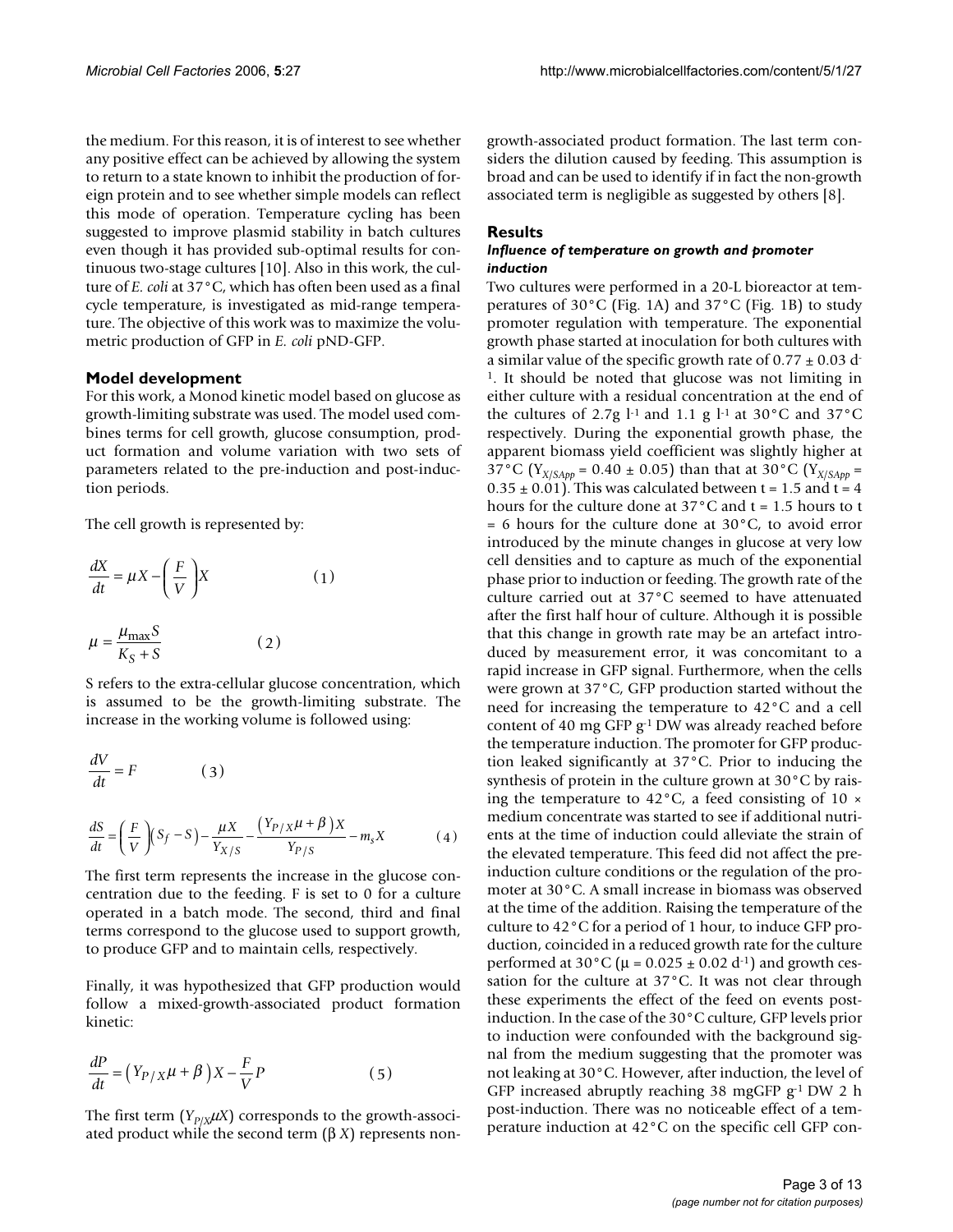

### **Figure 1**

Promoter control in 20L cultures done at 30°C and 37°C. A. Batch culture at 30°C till 6 hours. At 6 hours, a feed was started as described in the text. Induction to 42°C started at 6.5 hours and lasted one hour, as indicated by the gray box. B. Batch cul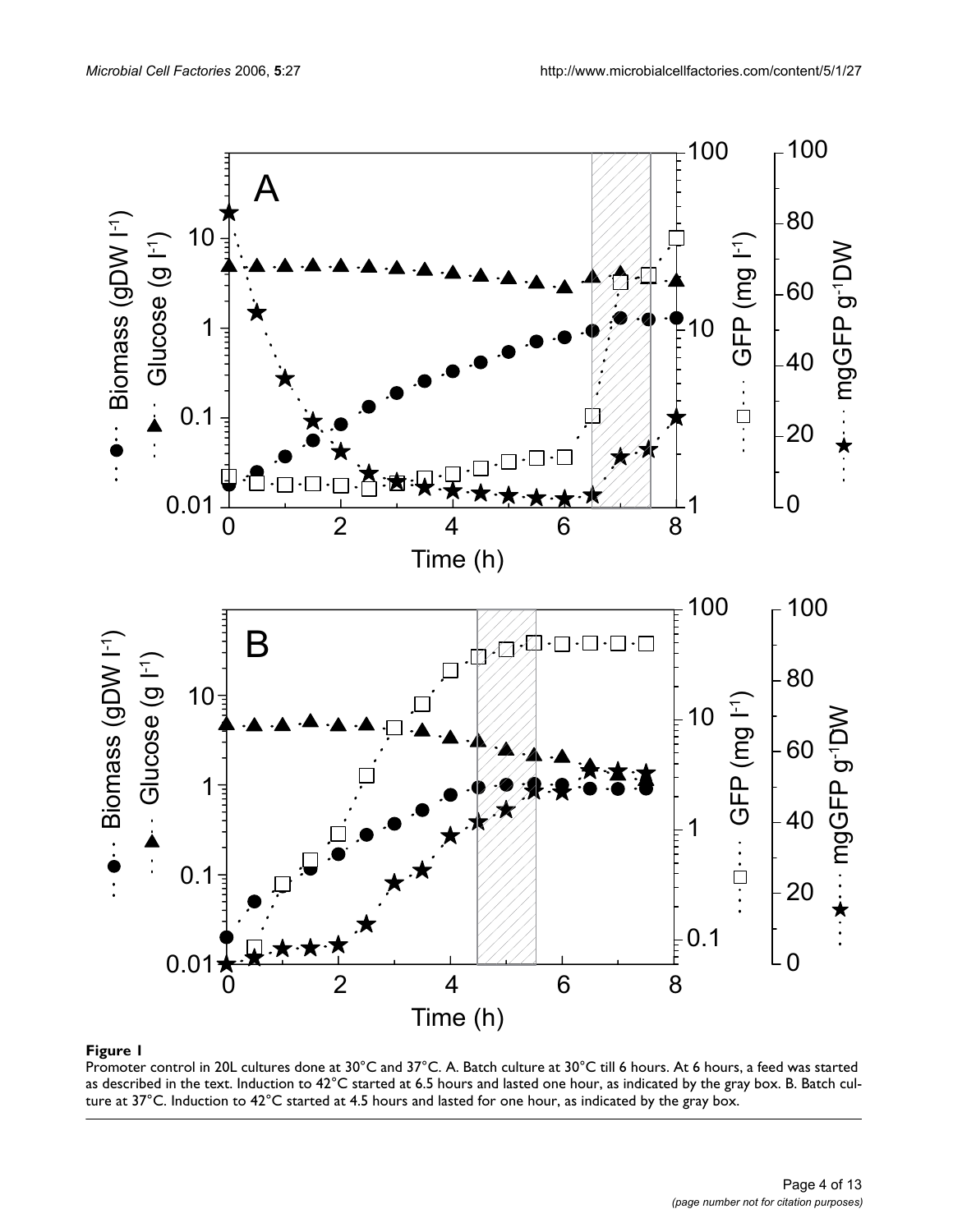tent for the 37°C culture; the trend for GFP production, leading to a maximum cell content of 54 mgGFP  $g^{-1}$  DW, did not seem to be due to the induction.

## *Effect of successive inductions on promoter efficiency*

The behaviour of the promoter at 37°C presented in Figure 1B was intriguing and experiments were thus conducted to study whether the time of promoter induction at 42°C could be useful. Shake flask cultures were performed to evaluate an optimal induction time and temperature profile for GFP expression. For the shake flask cultures at 37°C, only the flasks started at 0.5 hour post inoculation (i.e. samples taken from the bioreactor (Fig. 1B) at 0.5 hour for the induction study), significantly showed the effect of the temperature shift from 37°C to 42°C (Fig. 2), and resulted in an increase in GFP concentration. All other cultures exposed to 37°C for longer periods of time and exposure thereafter to a temperature of 42°C did not result in an increase in GFP production that could be associated with an exposure to the induction temperature (data not shown). Figure 2 also indicates that a dual induction strategy or cycling between temperatures may be beneficial for the production of GFP. A dual induction profile resulted in a production nearly three times greater than that achieved with a single induction.

Since operating under "leaky" promoter conditions is not desired, the effect of successive inductions from a temperature that represses the gene was also investigated. Single and multiple temperature shifts between 30°C to 42°C (Fig 3A) were applied to the set of sub-cultures removed from bioreactor operated at 30°C (Fig. 1A). In this study, no significant change in the production of GFP could be observed beyond two inductions for all cultures described in Figure 3. Biomass concentrations continued to increase after induction at a rate that depended on the growth rate when the initial induction was applied. Figure 3B shows the post-induction dry cell mass concentrations obtained



### Investigation on the effect of multiple temp **Figure 2** erature inductions at 42°C on GFP production

Investigation on the effect of multiple temperature inductions at 42°C on GFP production. Cultures were performed at 37°C in a shake flasks as described in Materials and Methods. Samples were induced at 42°C for a period of 1 hour as described and then returned to 37°C.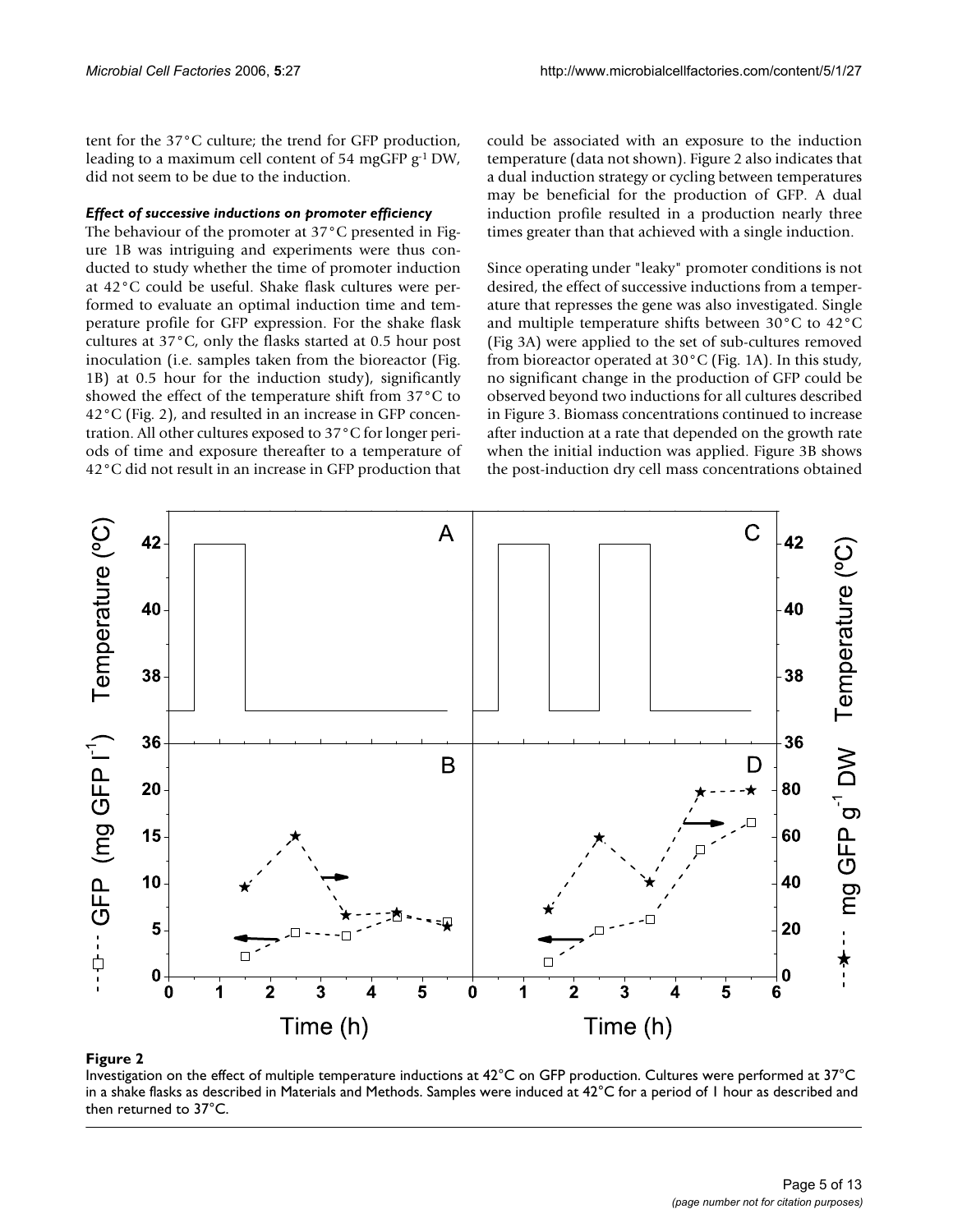

#### $(A(\mu_1 = 0.84h^{-1}))$  $-B (\mu_{ind} = 0.84 h^{-1})$  $-0$  C ( $\mu_{\text{ind}}$ =0.82h<sup>-1</sup>)  $D(\mu_{\text{ind}} = 0.67 h^{-1})$  $\rightarrow$  E ( $\mu_{\text{ind}}$ =0.34h<sup>-1</sup>)  $-F(\mu_{\text{hot}}=0.33h^{-1})$

### Figure 3

Investigation of the effect of multiple temperature inductions at 42°C on GFP production. Cultures were performed at 30°C in shake flasks as described in Materials and Methods. Samples were taken from shake flasks, induced as described and then cultured at 30°C. A. Induction sequence for the six experiments. B. Biomass production after induction. C. Relationship between specific productivity and pre-induction growth rate.

in the shake flask cultures at 30°C for various induction profiles such as defined in Figure 3A. Although there was some evidence that a 1-hour exposure to a temperature of 42°C resulted in a decrease in biomass synthesis, higher specific production were achieved with the longer exposure time (Fig. 3C). Finally, results also suggested that the cell specific production of GFP may be a function of the cells growth rates prior to induction (Fig. 3C).

#### *Calibration of the model parameters*

In an attempt to design a process scheme that would increase the volumetric yield of GFP, numerical simulations of the production of GFP in *E. coli* were carried out. The simulations considered the dynamics of biomass growth, glucose consumption, GFP production and volume change (eq.1 to 5). The simulations were carried out using the ode15s solver in Matlab v6.5.1 (MathWorks). The time domain was divided into two distinct phases for pre-induction and post-induction. A different set of kinetic parameters was employed for each phase (Table 1). Eight parameters were estimated including maximum growth rates before and after induction, biomass yields on substrate before and after induction, substrate affinity coefficient (based on Michaelis-Menten kinetics), maintenance factor and two constants for the semi-growth asso-

| Table 1: Kinetic parameters determined using batch shake flask |  |  |
|----------------------------------------------------------------|--|--|
| cultures showed in Figure 4                                    |  |  |

|                    | <b>Before induction</b> After induction |         |                                 |
|--------------------|-----------------------------------------|---------|---------------------------------|
| Κ.                 | 0.4                                     | 0.4a    | $(g$ glu $I^{-1}$               |
| $m_{\rm c}$        | 0.0025                                  | 0.0025a | $(g$ glu g DW- $\vert h^{-1}$ ) |
| $\mu_{\text{max}}$ | 0.9                                     | 0.2     | $(h^{-1})$                      |
| $Y_{X/S}$          | 0.6                                     | 0.33    | $(g$ DW $g^{-1}glu)$            |
| $Y_{P/S}$          | 0                                       | 50      | $(mg GFP g-1glu)$               |
| Y <sub>pix</sub>   | 0                                       | 66.92   | (mg GFP g-1 DW)                 |
| ß                  | N/A                                     | 0.10    | $(mg GFP g DW-1 h-1)$           |

<sup>a</sup> K<sub>s</sub> and m<sub>s</sub> determined before induction were used

ciated product formation (turned on at induction). The kinetic parameters, listed in Table 1, were obtained by minimizing the error between the numerical simulations and the values obtained for biomass, glucose and GFP concentrations in the shake flask cultures. The experimental data presented in Figure 4 were used to calibrate model parameters and then the model was used to control a fedbatch culture as discussed in the following sections. Although the culture presented in Figure 4 underwent a dual induction profile, for the purpose of model development, only the first induction was considered. This culture was chosen because it was induced in the mid-exponential phase of growth. The minimization algorithm used was the fminsearch function in Matlab v6.5.1 (MathWorks). Initial values for the parameters used in the simulations were found in the literature or estimated from the experimental data calculated from the cultures.

Parameters that differed between the two phases were the growth rate and the biomass yield coefficient. A drop in growth, post-induction, was seen in all cultures studied for this work. To obtain a proper simulation of the cultures at 30°C, a time delay was incorporated in the model at the time of induction. The delay was set to 1 hr and was based on the response observed from the shake flask cultures. Temperature induction, however, caused a time lag in cell division but not in GFP production.

### *Fed-batch strategy for increased GFP production*

A fed-batch strategy for the pre-induction phase was developed from model simulations by setting a constant glucose concentration at a low but non-limiting concentration. Based on the results from the shake flask studies, a glucose concentration of 3 g  $l$ <sup>-1</sup> was selected because a non-limiting glucose concentration showed to lead to a high pre-induction growth rate, and then to a high productivity post-induction. It was also decided to feed a concentrated medium that contained both glucose and nutrient broth to avoid limitation from other medium constituents. The simulated feed rate profile to maintain a glucose set-point concentration at 3gl-1 was approximated by step changes for manual changes in pump settings. The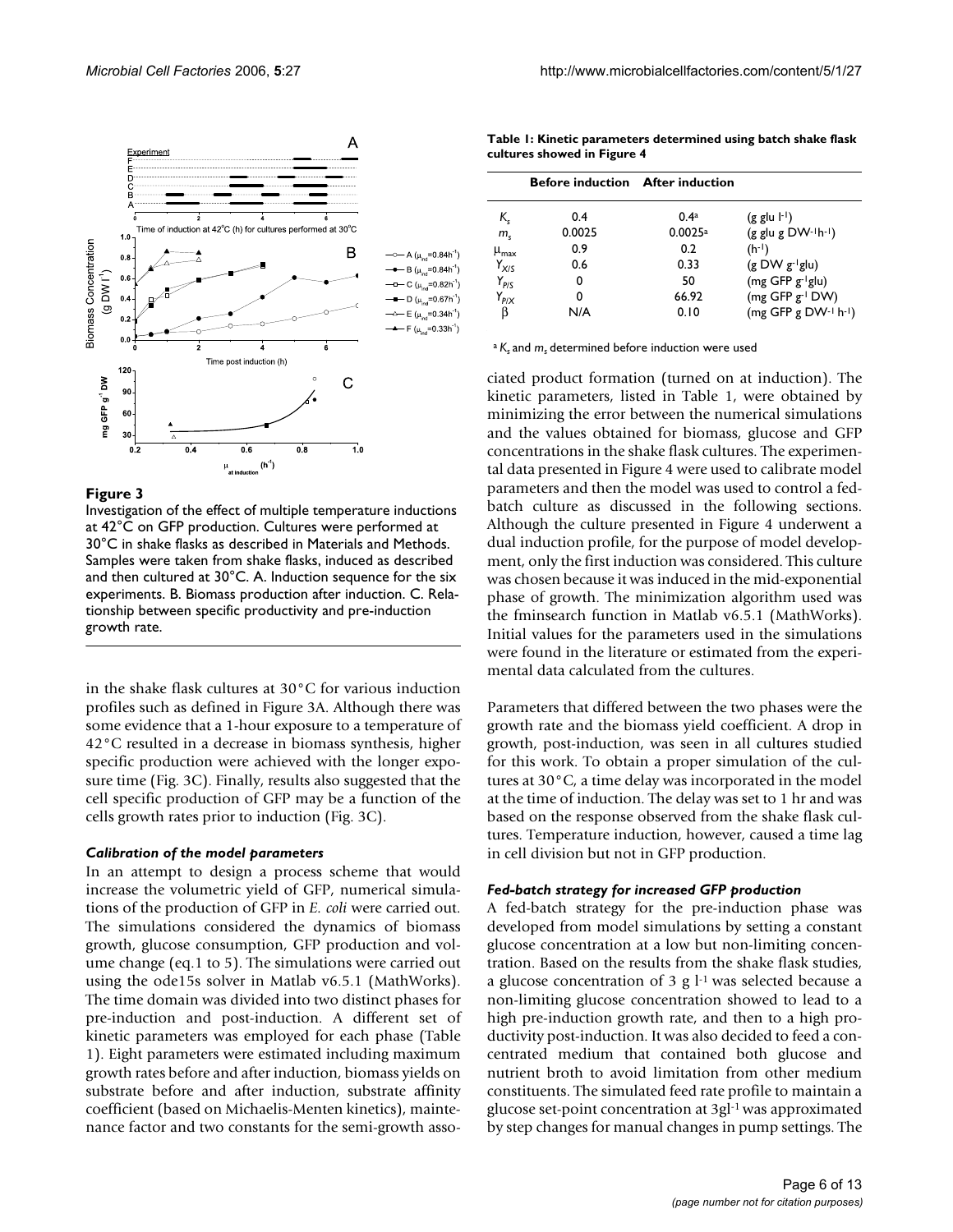

**Figure 4** 

Data for model calibration. Cultures performed in shake flask and induced at 3 h and 5 h for 1 h from 30°C to 42°C, as indicated by the gray boxes. Data were used for the determination of the model kinetic parameters showed in Table 1. Symbols refer to experimental data and lines to model simulation (model fitting).

culture was then induced (30°C to 42°C) twice following a different strategy after each induction. A first induction was performed at 5 h followed by non-limiting glucose conditions. Feed rate at "t" was then estimated from model simulation using experimental data at "t". The second induction, which was performed at 9 h, was followed by glucose limiting conditions. Each induction cycle consisted of ramping the temperature from 30°C to 42°C, then maintaining the temperature at 42°C for 1 hour before bringing the temperature back to 30°C.

#### *Performance of the fed-batch strategy*

The feed rate profile estimated from model simulations maintained both a constant exponential growth rate ( $\mu$  =  $0.78 \pm 0.001$ ) and a glucose concentration set at ~3 g l<sup>-1</sup> (Fig. 5). At 4.5 h, however, the measured glucose concentration showed a slight tendency to decrease so the feed rate was increased for 30 min at a higher level than the estimated one. Inoculated cells showed to contain GFP but these values (up to  $\sim$ 300 mg g<sup>-1</sup>DW) may be overestimated when dividing measured GFP in the cell suspension by the low biomass concentration for the first two hours after inoculation (similar to the overestimation seen in Figure 1A).

The culture was first induced in the exponential phase (5 h). Then, the cells fell into a latency phase prior to recovering at 7 h with an attenuated growth rate  $(0.17 \pm 0.02)$ . The estimated feed rate then had difficulties maintaining the glucose concentration at 3 g  $l<sup>-1</sup>$  because when cell growth restarted the glucose consumption rate was higher than expected. The glucose concentration then dropped and became limiting at 8 h. Interestingly, the culture broth content in GFP followed biomass behaviour but the specific cell GFP content rapidly reached a plateau during the temperature induction and then stayed highly constant at 30 mg g-1DW from 5.5 h to 9 h. This specific cell GFP content was similar to that measured for shake flask cultures performed at 30°C and induced at 42°C (Figs. 1A and 3C) but lower than cultures performed at 37°C (also induced at 42°C) (Figs. 1B and 2). During the period following the first temperature induction (5 – 9 h), the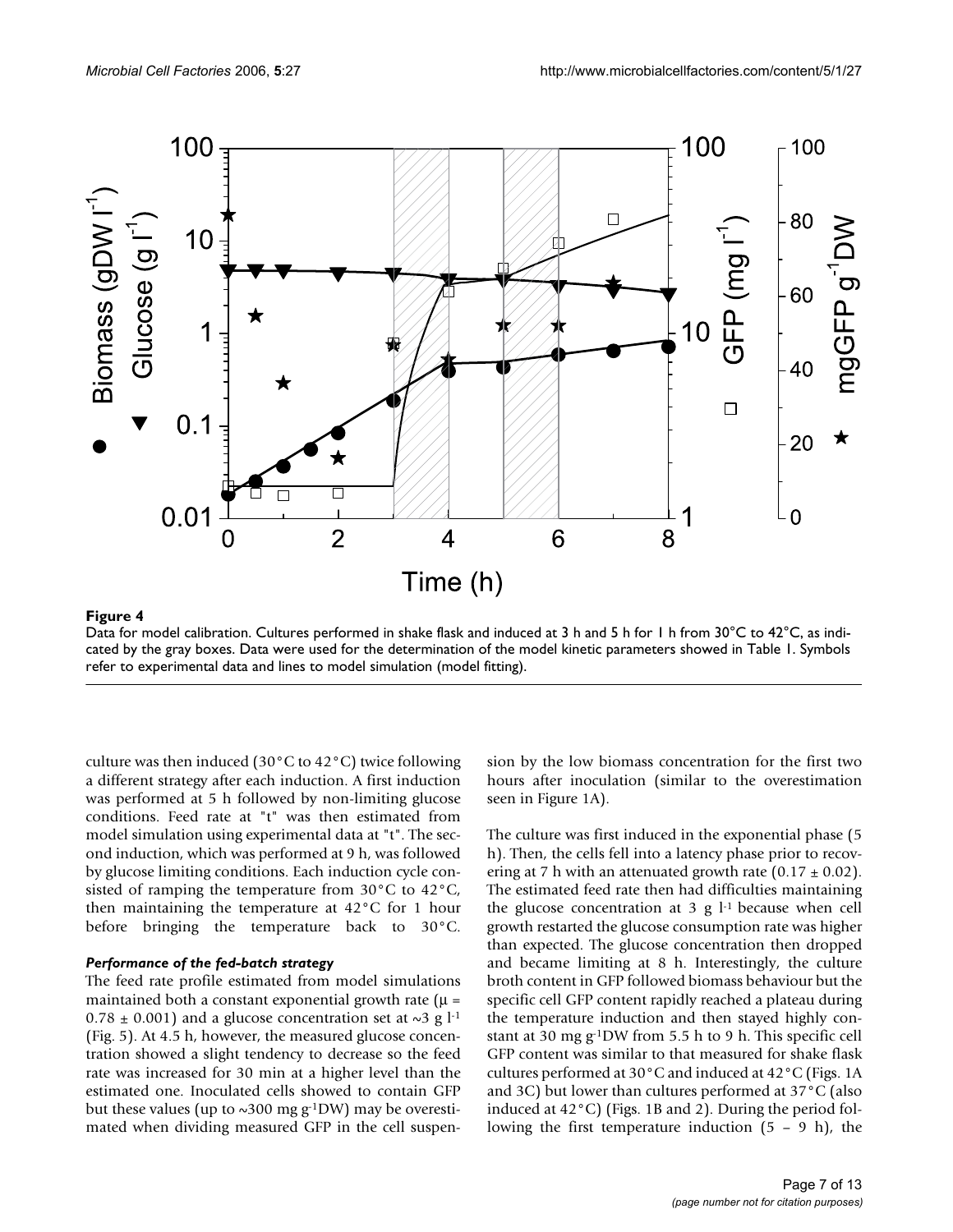

#### Figure 5

Fed-batch culture performed using the model to determine the feed rate. The culture was performed at 30°C in a 20-l bioreactor with control of dissolved oxygen. Inductions were performed at 5 h and 9 h for 30 min from 30°C to 42°C, as indicated by the gray boxes. Experimental data (points) and model simulation (continuous lines) of the "optimal" culture.

model simulation predicted biomass concentration as well as GFP production. However, the model has underestimated the required feed rate resulting in a higher predicted glucose concentration than observed experimentally.

The cells were then re-induced at 9 h but now under glucose limiting conditions. A decrease in the specific GFP production (mg GFP/g DW) was observed immediately after the induction (Fig. 5C). This was probably due to an increase in biomass as the temperature increased (Fig. 5A), which resulted in the dilution of the GFP protein units between mother and daughter cells. Despite the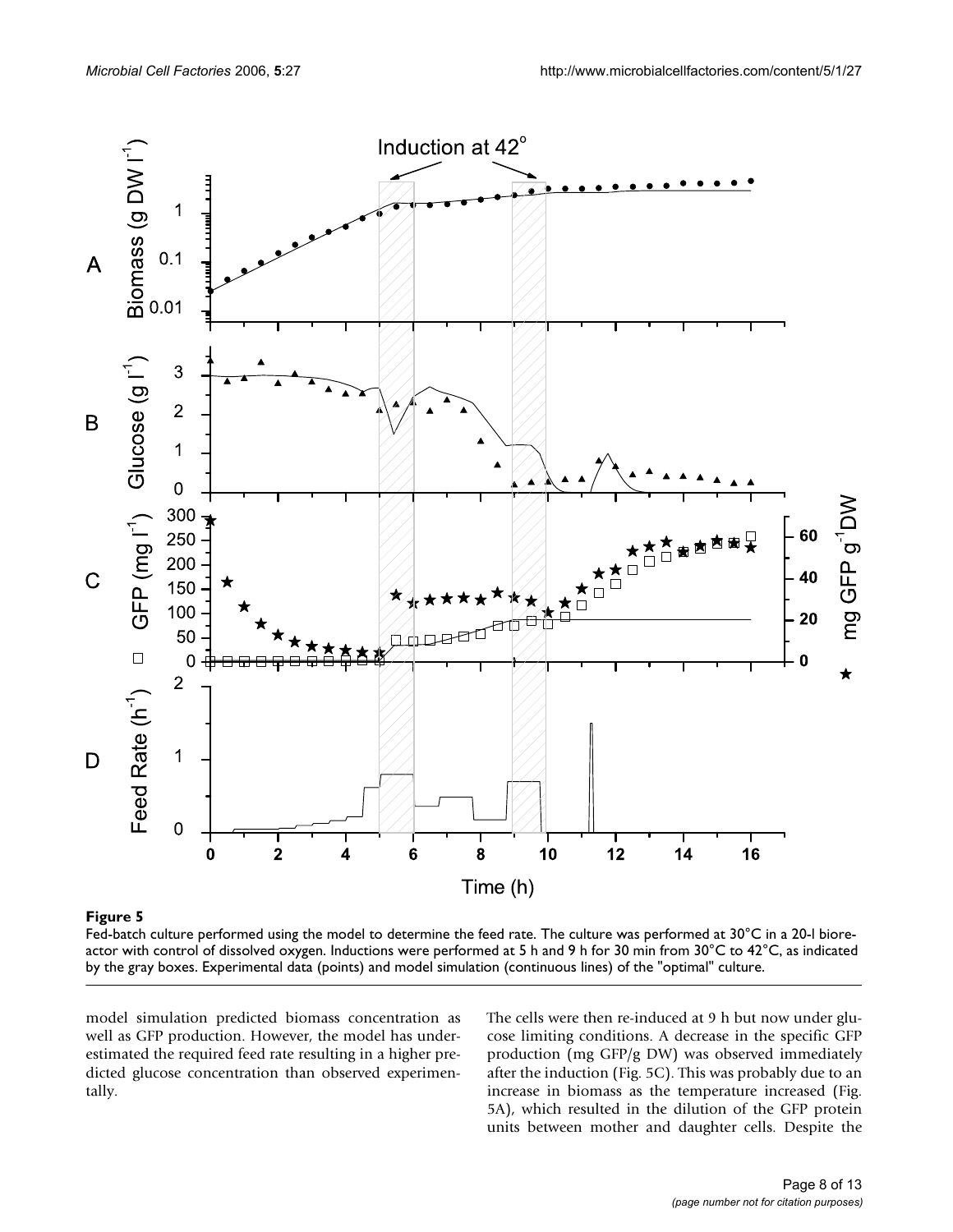slight reduction during the induction period the specific GFP cell content started to increase (at 10 h) when the temperature was returned to 30°C. This increase continued until 13.5 h while the biomass reached a plateau and glucose stayed at limiting conditions. A maximum specific GFP cell content of 60 mg GFP g-1 DW was reached, which was twice that measured after the first induction performed under non-limiting glucose conditions. The plateau observed for the cell specific GFP content at 14 h may be due to a combination of prolonged glucose limiting conditions and a decrease in the effect of the temperature induction. A feed pulse test, to verify for either feed limitation or acetate production as described by Akesson et al. [14], was done at  $t = 11.3$  h and confirmed that glucose was limiting (Fig. 6). With the glucose being exhausted in the simulation, GFP production beyond the second induction was not predicted, thus showing that the nongrowth associated product formation model was highly underestimated. The final biomass concentration attained was 5.95 g DW  $l$ <sup>-1</sup> and the concentration of GFP reached 273.14 mg l-1. With a pre-defined feeding strategy, the biomass was increased 4 fold compared to previous cultures. Overall GFP production was  $\sim$  5.5 times greater than that achieved in the batch cultures. The apparent product yield based on the cell specific production, Y*P*/*XApp*, was also increased over previous bioreactor cultures. It was 20.5% higher than the fed-batch culture at 30°C and 17% higher than the batch culture at 37°C.

#### **Discussion**

An alternative genetic strategy in the development of a temperature inducible process exists when the  $\lambda$  P<sub>L</sub> promoter is placed in front of a gene that sets the frequency of replication from the origin of replication. In that scenario increases in temperature lead to the runaway production of plasmid and the concomitant increase in foreign protein production [15-17]. However, the increases in plasmid production are detrimental to the cell and the highest protein yields are not achieved if the plasmid replication is not brought under control (temperature downshift). In fact, Larsen et al. (1984) reported a four times greater yield when the culture was brought back to 38°C after subjecting the culture to 42°C for 45 minutes (culture initially at 30°C) [15].

Not unlike the system above, raising the temperature to 42°C is detrimental to cell growth for the system examined within this article. The difference is that with control of the replicon, it can be foreseen that multiple cycles based on the doubling time may be beneficial in sustaining cell viability while maximizing production of foreign protein. Each doubling after the initial exposure would result in the dilution of the plasmid because each daughter cell would keep, on average, one half of the available plasmid copies. Furthermore, it is conceivable that such a



#### Figure 6

Assays for glucose limiting status of the 20-l bioreactor culture (Figure 5). On-line data corresponding to a feed pulses used to assess the state of the cells with respect to feeding: the effect of glucose feed pulse on dissolved oxygen and  $CO<sub>2</sub>$ (agitation was controlled by computer).

strategy would also benefit from different "induction" periods, with shorter exposure periods resulting in similar specific plasmid content (plasmids/cell). For a system whereby only protein synthesis is affected, such a strategy is not as easily conceivable; however, may be beneficial in terms of plasmid stability [7].

Depending on the promoter sequence, regulation with respect to culture temperature may differ for different plasmid constructs. Culturing the cells at 37°C allowed the concurrent production of GFP but caused them to enter their stationary phase at a lower cell density than did culturing them at 30°C. It is also known that sustained elevated temperatures can result in plasmid segregation [7], which could promote the propagation of plasmid free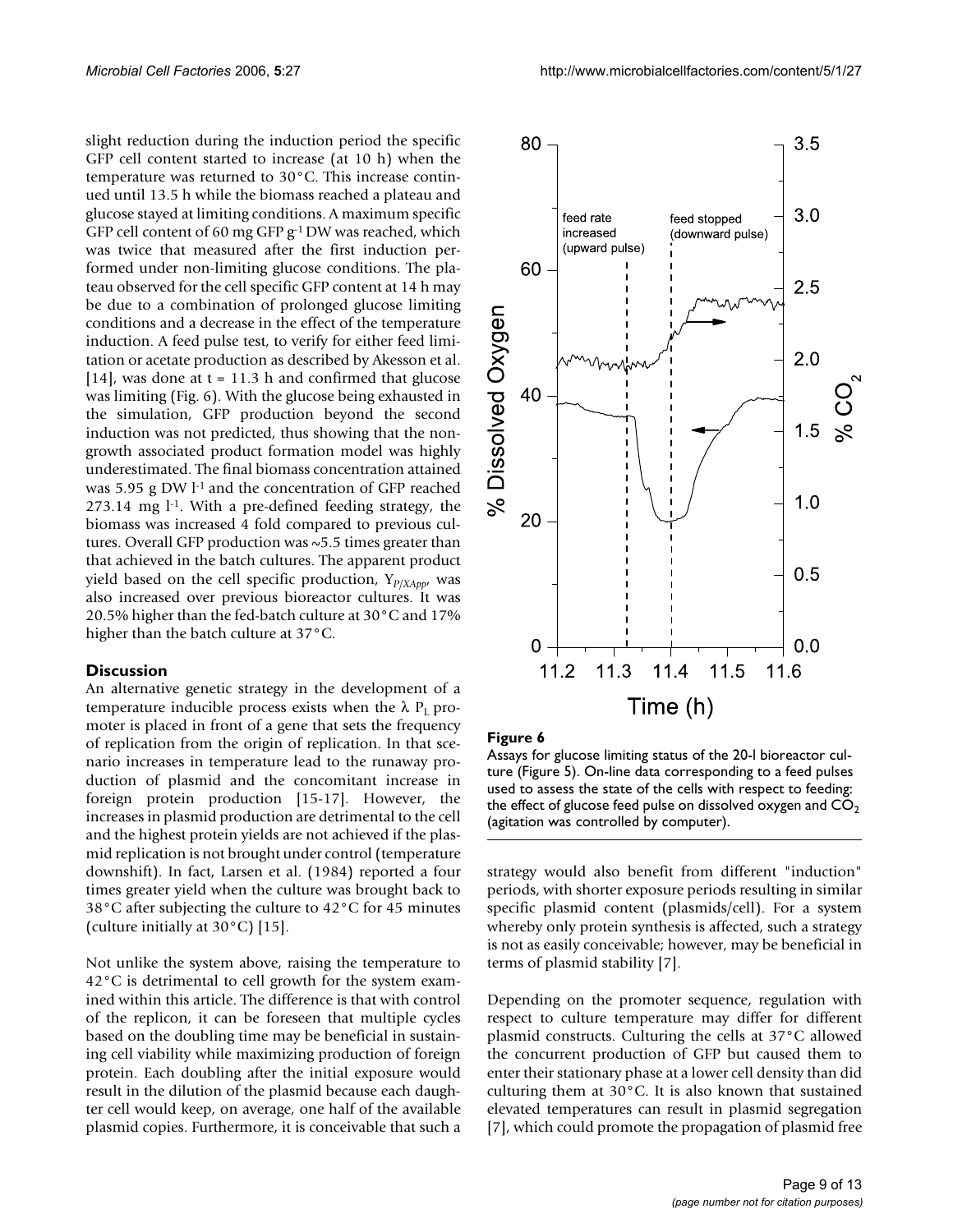cells. It was therefore questioned whether a strategy of returning to 37°C after the initial induction would be an appropriate strategy. Furthermore, it was questioned whether returning to 30°C would sustain production or whether a strategy of re-induction would be necessary and advantageous.

## *Induction strategy: when and how many?*

Although the rate of synthesis was higher and the substrate utilization seemed better at 37°C ( $Y_{X/SApp, 37^{\circ}C}$  =  $0.40\pm0.05$  vs  ${\rm Y_{X/SApp,~30^{\circ}C}}$  = 0.35  $\pm$  0.01), a strategy based on the "leakiness" of a promoter was thought to be counter-intuitive for non-continuous cultures; therefore, starting the culture under conditions that were known to truly inhibit was desired. The "leakiness" of the promoter could, however, be beneficial to regulate recombinant expression at specific levels especially in continuous cultures as proposed by others [9]. In this work there was evidence that multiple cycles, whether it be between 37°C and 42°C or 30°C and 42°C resulted in increased product yield. The type of cycling described in this work is readily achievable in a bioreactor because the operation of a bioreactor is conducive to temperature ramping. The idea of using a cyclical pattern has been previously explored as a way to inactivate de novo synthesized repressor molecules in a continuous culture [10], however, the temperature profile never dropped below 39°C. In our group, we have seen that returning to 30°C yields better results than when the culture is maintained at a higher temperature (37°C) after exposure to a temperature of 42°C (data not shown).

In this work there was evidence that higher pre-induction growth rates resulted in higher specific productivities; however, the multitude of conditions examined do not lead to a definite conclusion. This result would be is consistent with Ryan et al. (1996), who also showed that cells growing at higher growth rates before they are subjected to high temperatures yield higher cloned gene expression [18]. Faster-growing cells are thought to be more resourceful in adapting to stressful conditions in terms of product synthesis and therefore will dictate the optimal time for inducing the culture. This point means that it may be necessary to sacrifice higher cell densities unless appropriate feeding or operating strategies, like fed-batch or chemostat operation, can be designed to maintain the culture at high growth rates. In another study, however, the growth rate before or during induction was shown to have no influence on production, while a greater biomass concentration gave higher recombinant protein activity [19]. Considering the goal of optimising volumetric yield of recombinant protein, increasing cell density and maintaining high pre-induction growth rates were desired.

# *Increasing cell density and volumetric yield*

Using a simple feeding strategy combined with the use of multiple inductions, starting in the exponential growth phase, the volumetric yield was significantly enhanced without compromising the specific yield on biomass. Interestingly we observed that even though growth was attenuated late in the culture, due likely to a mix of nutritional limitations and the synthesis of foreign proteins, the increase in GFP was quite significant. This was further shown in the apparent product on biomass yield coefficient (Y*P*/*XApp*), which nearly doubled between the second induction and the end of the culture. In fact, as seen in Figure 5, the specific cell content of GFP (mg GFP  $g^{-1}$  DW) increases steadily after the second induction between t= 10 and t= 13.5 hours, during glucose limiting conditions. Although it has been shown that there is a high nutritional demand at high cell densities, we see here that even with glucose in limiting amounts, production of GFP was not hindered. Future work will investigate the levels of glucose and other nutrients that need to be maintained in the culture after induction to maximize recombinant protein production. Furthermore, it is of interest to establish the cause of the plateau that occurs beyond t= 13.5 hours.

# **Conclusion**

In this study it has been shown that simultaneous growth and GFP production can be achieved when cultivating *E. coli* pDN-GFP at 37°C. Furthermore, continuous highlevel expression was not achieved with cycling once from 30°C to 42°C and back to 30°C. Multiple inductions enhanced the production of the temperature inducible product. A refined strategy of re-induction based on the doubling time of the bacteria post-induction is an avenue of great interest. Simple modelling techniques can be used to describe the system and be used to formulate a feeding strategy that increases the volumetric yield. Allowing for time domains within the process allows more flexibility in modelling the culture dynamics. Future work will also investigate if product formation models need to be linked to nutrient levels i.e. separate models for non-limiting and limiting conditions. A sensitivity analysis will then be performed to identify the significant model parameters.

# **Methods**

# *Microorganism and medium*

Manipulations and sequencing of DNA were carried out using standard methods [20]. The 0.8 kb DNA fragment carrying the gfp gene was amplified from pCM110-GFP [21] using primers GFP-F-*Xba*I (5'-GTCTAGAATGGCTAG-CAAAGGAGAAGAAC-3') and GFP-R-*Kpn*I (5'-CGGTAC-CTCAGTTGTACAGTTCATCCATGC-3'). The restriction sites have been underlined. The PCR product was then cloned into pCR2.1-TOPO vector generating pCR2.1-GFP. The *Xba*I-*Kpn*I fragment of GFP gene was then cloned into the thermo-inducible vector pND-GFP under the control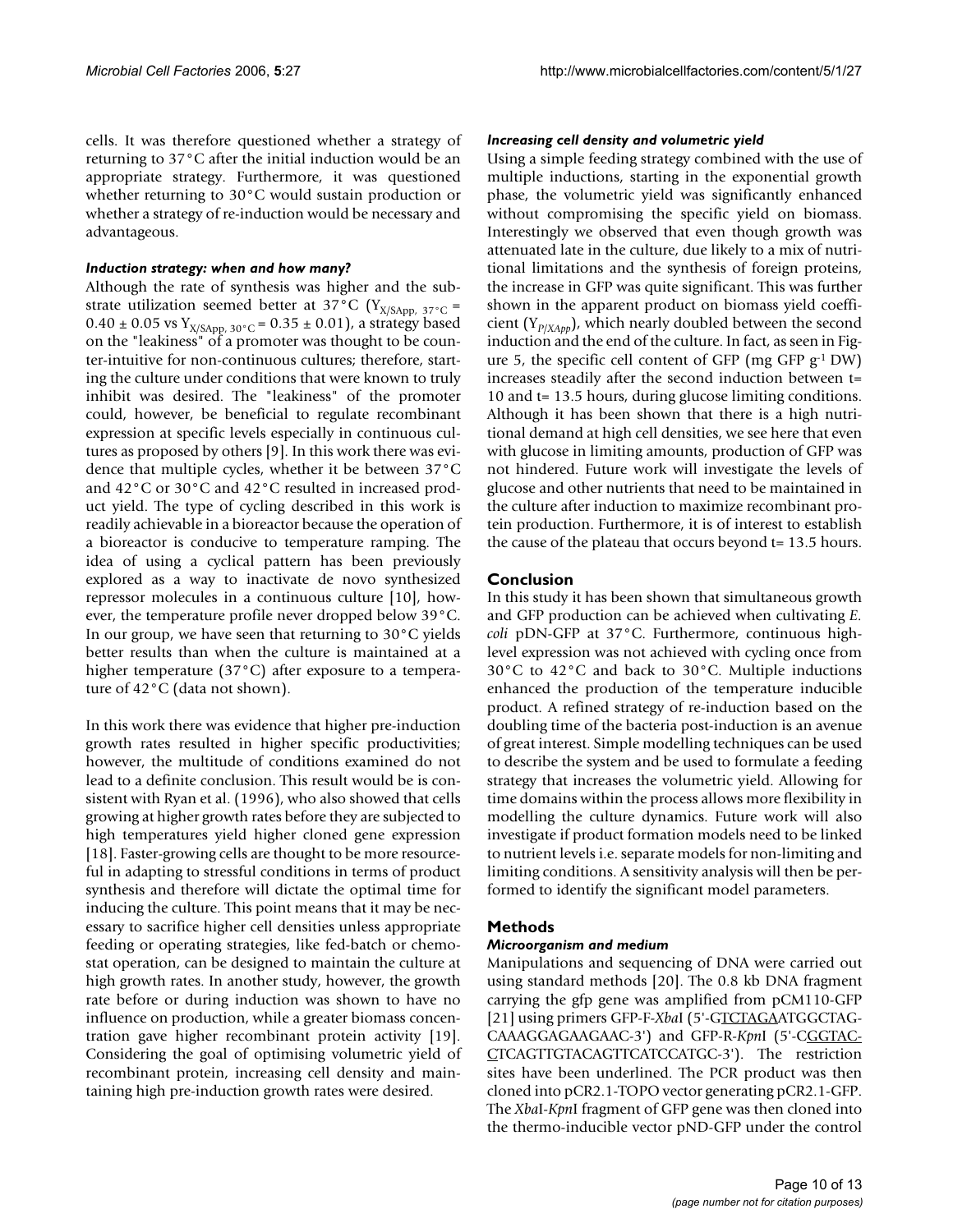



of the promoter,  $\lambda P_L$  to form pND-GFP (Figure 7). *E. coli* strain TOP10 harboured the temperature-inducible plasmid, pND-GFP was used for all cell cultures.

Medium containing 8 g l-1 nutrient broth (BD Bioscience, Maryland, USA), 5 g  $l$ <sup>-1</sup> sodium chloride, and glucose was used.

### *Pre-cultures*

The plasmid bearing cells were plated onto agar medium containing ampicilin. Colonies were collected and inoculated into shake flasks with a 100 ml working volume and were incubated overnight at 25°C with an orbital agitation rate between 220 and 250 rpm. The medium previously described was used.

# *Batch and fed-batch cultures*

One batch and two fed-batch experiments were carried out in a 20-l bioreactor (Bioengineering, Switzerland). For the batch culture, 300 ml of pre-culture containing approximately 5.5 g DW l-1 of biomass were used to inoculate the bioreactor filled with 12 l of medium and 1 ml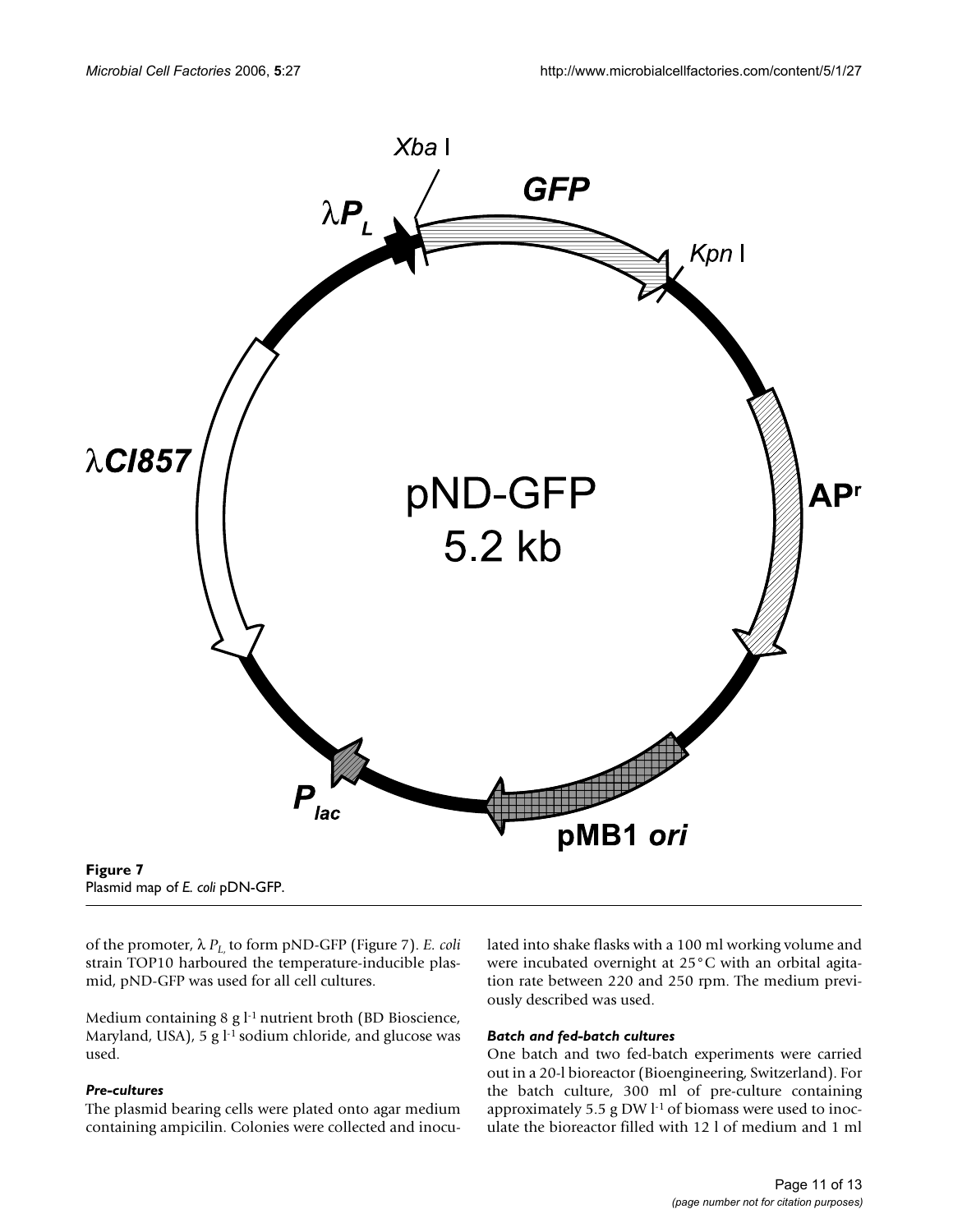of Mazu DF 204 antifoam (BASF, New Jersey, USA). The initial glucose concentration was  $5$  g  $l<sup>-1</sup>$ . The method followed for the fed-batch cultures is the same as previously described for the batch mode except that 500 ml of inoculum was used instead of 300 ml. For the first fed-batch culture (Fig. 1A), the initial concentration of glucose in the medium was  $5$  g  $l$ <sup>-1</sup>. One litre of a concentrated feed (10  $\times$ ) containing 80 g l<sup>-1</sup> nutrient broth, 5 g l<sup>-1</sup> sodium chloride and 50 g  $l$ -1 glucose was added over a period of one hour after the culture had reached 6 hours. For the second fed-batch culture (Fig. 5), the initial bioreactor volume was 10 l and the initial glucose concentration in the medium was lowered to 3 g  $l$ <sup>-1</sup>. Four litres of a concentrated feed containing 80 g  $l$ <sup>-1</sup> nutrient broth, 5 g  $l$ <sup>-1</sup> sodium chloride and 30 g l<sup>-1</sup> glucose were added according to a predetermined feed strategy. The duration of the culture was 17 hours. It should be noted that a limitation in the concentration of the feed solution is the solubility of the nutrient broth. We report that there were no solubility issues associated with making a medium solution containing 80 g l-1 nutrient broth.

For cultures carried out in bioreactors, pH and dissolved oxygen were controlled at 7 and 45%, respectively. Dissolved oxygen was initially high and decreased to the controlled value within 1.5 hours after inoculation.

### *Shake flask cultures*

To study the induction of the cells, 50 ml samples were taken from a bioreactor at various times and grown in shake flasks. The shake flask cultures were incubated at the same temperature as the initial bioreactor from which they were taken. The shake flask cultures were induced up to four times for periods of either 30 or 60 min at 42°C in a separate incubator. Samples from these cultures were taken every hour and were analysed for glucose, biomass and GFP according to the analytical methods described below. The biomass concentration in the shake flask cultures was determined by optical density only.

# *Analysis*

Samples from the bioreactor were taken every thirty minutes for glucose, biomass and GFP analysis. The glucose concentrations remaining in the medium were established by an enzymatic test using Infinity Glucose Reagent (Sigma, ref. [17, 18, 19, 20, 21, 22, 23, 24, 25]). The biomass concentrations were determined by optical density and dry weight measures. The GFP concentrations were measured using a SpectraFluor Plus fluorescence spectrophotometer (Tecan, North Carolina, U.S.A.).

# **Abbreviations**

DW Dry weight

*F* Feed rate (h-1)

Glu Glucose

 $K_s$  Glucose affinity constant (g glu  $l^{-1}$ )

 $m_s$  Maintenance coefficient (g glu g<sup>-1</sup> DW h<sup>-1</sup>)

*V* Liquid volume in the reactor (l)

*P* Product (GFP) concentration (mg l-1)

*S* Extracellular glucose concentration (g glu l<sup>-1</sup>)

 $S_f$  Glucose concentration in feed (g glu l<sup>-1</sup>)

*t* Time (h)

*X* Biomass concentration (g DW l<sup>-1</sup>)

*Y*<sub>*P/S</sub>* Product yield on substrate coefficient (mg GFP g<sup>-1</sup>glu)</sub>

*Y*<sub>*P/X</sub>* Product yield on biomass coefficient (mg GFP g<sup>-1</sup>)</sub> DW)

 $Y_{X/S}$  Biomass yield on substrate coefficient (g DW g<sup>-1</sup>glu)

β Non-growth associated product formation constant (mg  $GFP g DW-1 h-1)$ 

μ Specific growth rate  $(h<sup>-1</sup>)$ 

 $\mu_{max}$  Maximum specific growth rate (h<sup>-1</sup>)

# **Competing interests**

The author(s) declare that they have no competing interest.

### **Authors' contributions**

MGA, VMB, FP, EBB, JC, FMA carried out the experiments and participated in drafting a document describing the work at hand. MC assisted in the running of the experiments and did the analysis of the green fluorescent protein. YJC and CBM constructed the plasmid and transformed cells used in this study. MGA and MJ have designed the experiments presented in this manuscript. This work has been performed as part of a graduate course on Cell Culture Modeling (GCH6302) coordinated by Pr. M. Jolicoeur, in the Department of Chemical Engineering at École Polytechnique de Montréal.

### **Acknowledgements**

The authors also thank the Natural Sciences and Engineering Research Council of Canada and the Fonds québécois de la recherche sur la nature et les technologies for Post-Graduate Scholarships to MGA and VMB, and to EBB, respectively.